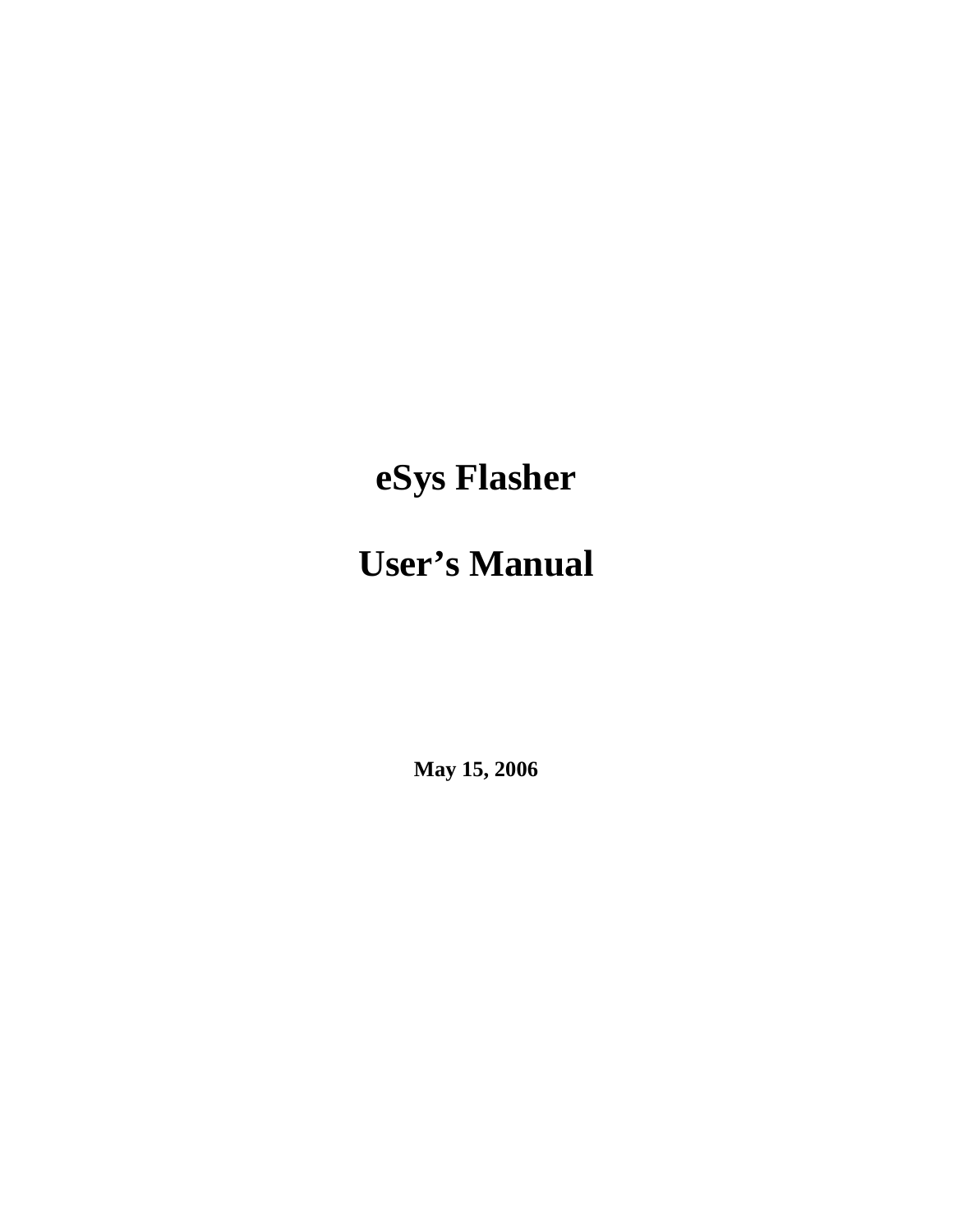### Table of Contents

| 1.0  |  |
|------|--|
| 2.0  |  |
| 3.0  |  |
| 4.0  |  |
| 5.0  |  |
| 6.0  |  |
| 7.0  |  |
| 8.0  |  |
| 9.0  |  |
| 10.0 |  |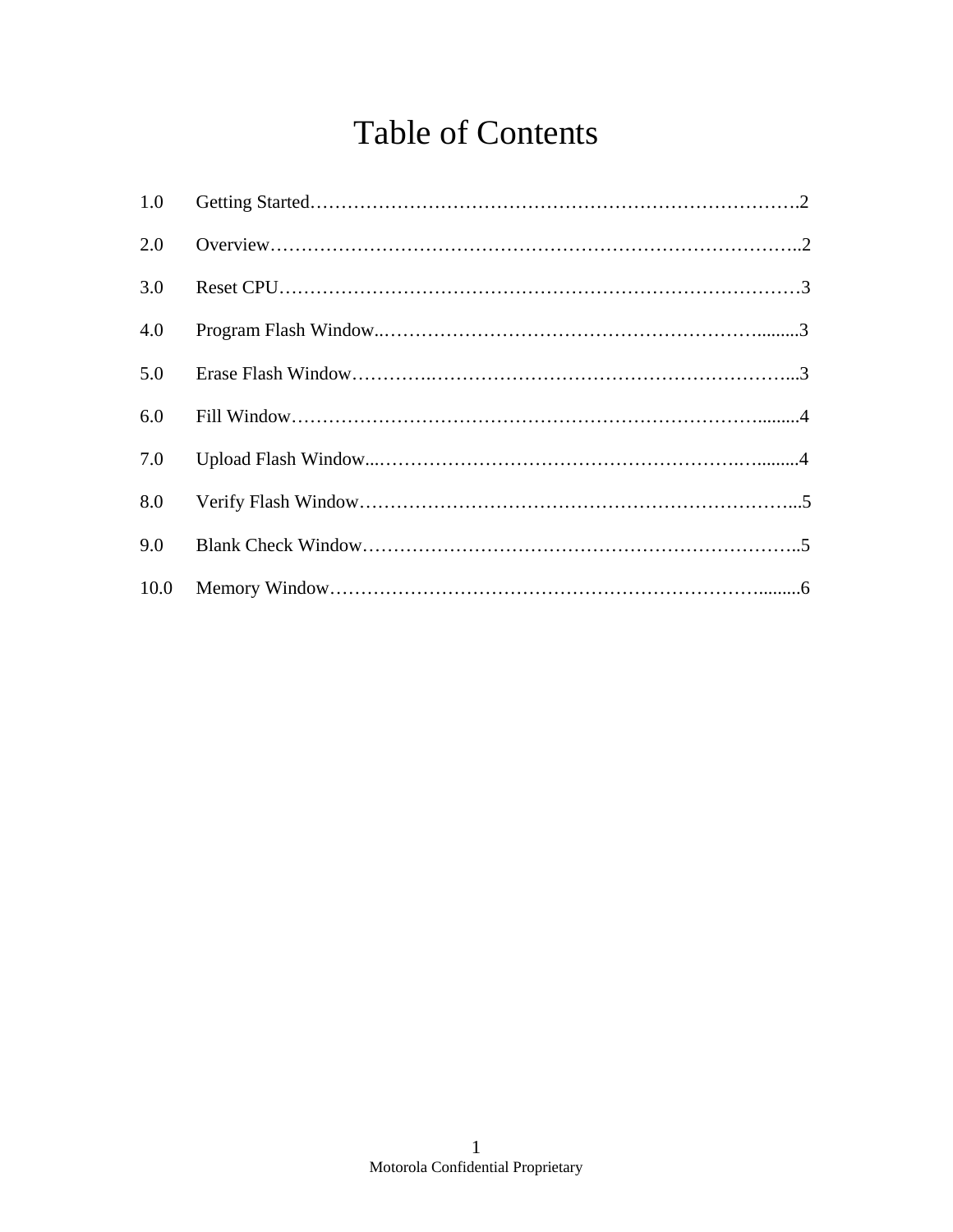#### **1.0 Getting Started**

When the flasher application is begun, the user will be prompted to select which hardware connection is being used. Currently eSys Flasher supports P&E Parallel Port Wiggler, P&E USB Wiggler, and MaCraigor Parallel Port Wiggler. If using the Macraigor PP Wiggler to connect to the board with the eSys Flasher, the user must first ensure that the parallel port of the PC used is in EPP mode and the port address is set to  $0x378 - 0x37F$ . If using the P&E PP Wiggler, the mode of the parallel port should be set to either SPP, Normal, Compatible, Standard, Output-Only, or Uni-Directional. These settings can be modified in the system's BIOS. When the application is started, the processor will be reset, debug mode will be entered, and the memory management unit (MMU) will be configured appropriately.

#### **2.0 Overview**

The eSys Flasher allows the user to erase and program the internal flash on eSys family products. The eSys Flasher also has the capability to view memory, verify a program in flash, fill a memory region, and upload data from the flash to a binary image file.

| Sys Flasher            |                    | $\Box$ $\Box$ $\times$ |
|------------------------|--------------------|------------------------|
|                        |                    | MCU: MPC5554           |
|                        |                    | Part ID: 0x1800001D    |
| Program Flash          | Fill               | Verify Flash           |
| Erase Flash            | <b>Blank Check</b> | Memory Window          |
|                        | Upload Flash       |                        |
| Clear Screen           | Reset CPU          | Save Screen            |
|                        |                    |                        |
| $\mathbb{H}\mathbb{H}$ |                    | ⋝                      |
|                        | <br>Close          | Version 1.22           |

Figure 2-1. eSys Flasher Main Window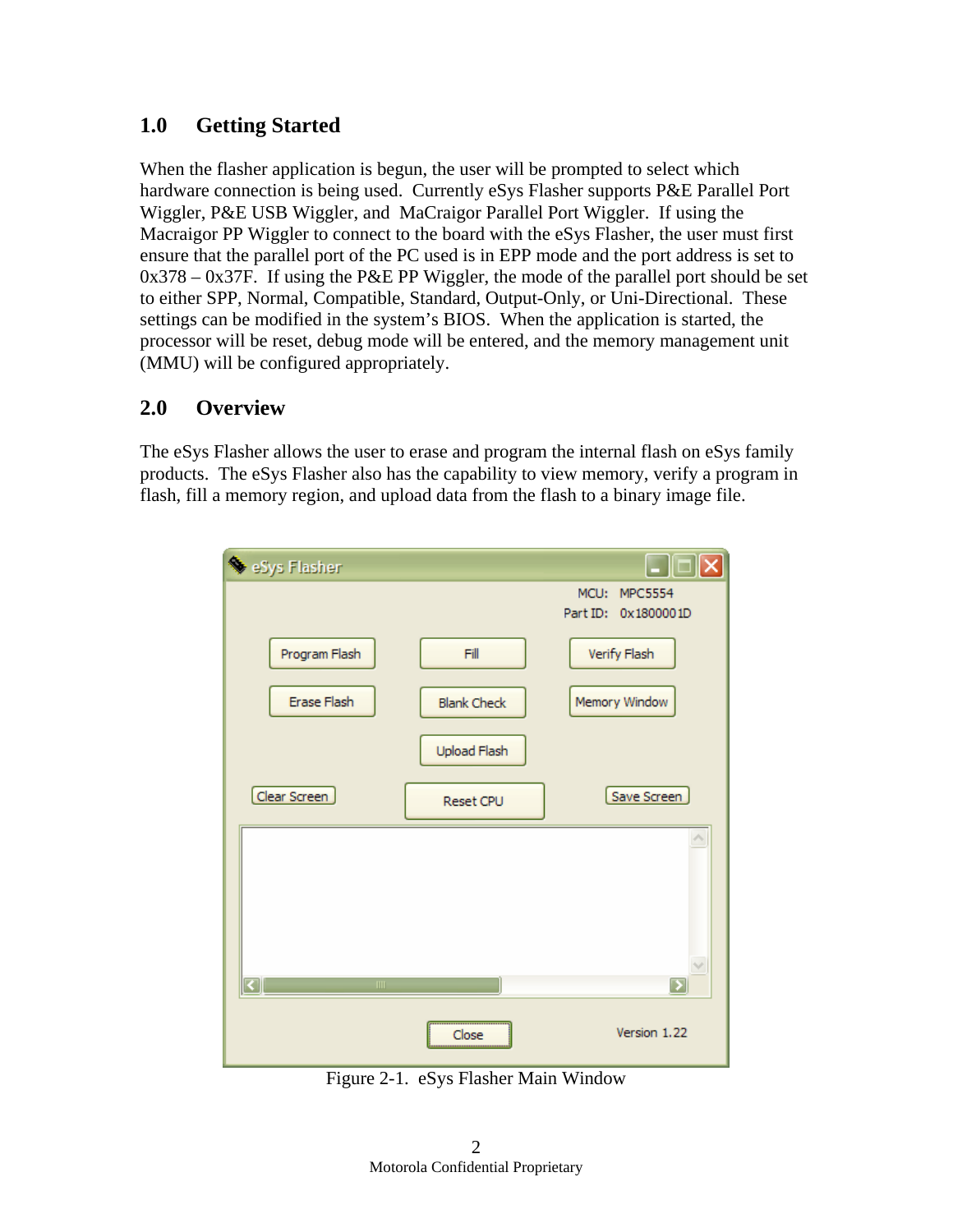#### **3.0 Reset CPU**

The reset CPU button will reset the processor, enter debug mode, and setup the memory management unit (MMU) appropriately. This button must be clicked before programming and erasing if a reset to the processor (produced by anything other than clicking this button) has occurred.

#### **4.0 Program Flash Window**

The program flash feature allows the user to program both s-record files and binary image files. In the case of binary image files, a starting address must be specified. The program feature will erase necessary blocks before programming unless the user has already erased the blocks using the erase feature. See section 4.0, "Erase Flash Window." The user also has the option to verify after programming by checking the box labeled "Verify after program."

| Program |                                     |                                                                                                                                                              |
|---------|-------------------------------------|--------------------------------------------------------------------------------------------------------------------------------------------------------------|
|         | File Type: 5-record<br>Binary Image | Program<br>Verify after program.<br>and a series of the contract of the contract of the contract of the contract of the contract of the contract of<br>Close |

Figure 4-1. Program Flash Window

#### **5.0 Erase Flash Window**

The erase flash feature allows the user to erase all of the flash or a specified range in the flash. If the user supplies a range for erase, then the tool will erase all blocks in that range. The end address is inclusive.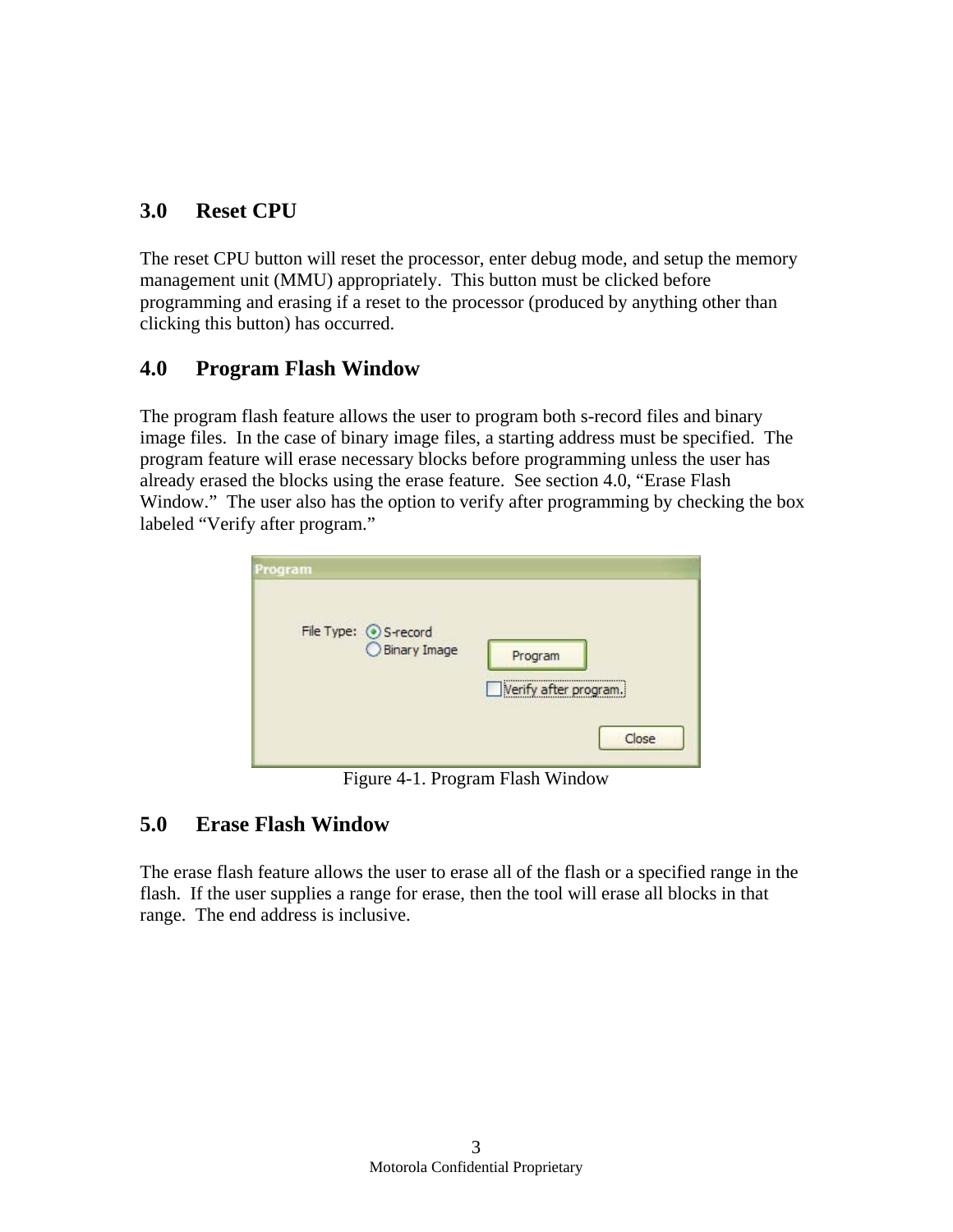| Erase                                         |       |
|-----------------------------------------------|-------|
| Range<br>Start Address: 0x<br>End Address: 0x |       |
| Erase all<br>Erase                            |       |
|                                               | Close |

Figure 5-1. Erase Flash Window

#### **6.0 Fill Window**

The fill feature allows the user to fill a memory region with a certain value. The user must supply the address range and the 32-bit fill value. The end address is inclusive and the fill value is expected to be a 32-bit value.

| Start Address: 0x 0     | End Address: 0x 1ff |
|-------------------------|---------------------|
| Fill Value: 0x a5a5a5a5 | Fill                |
|                         | Verify after fill.  |
|                         | Close               |

Figure 6-1. Fill Window

#### **7.0 Upload Flash Window**

The upload flash feature allows the user to copy a specified memory region to a binary image file. The binary image file could later be reprogrammed using the program feature. The user must supply the address range. The end address is inclusive.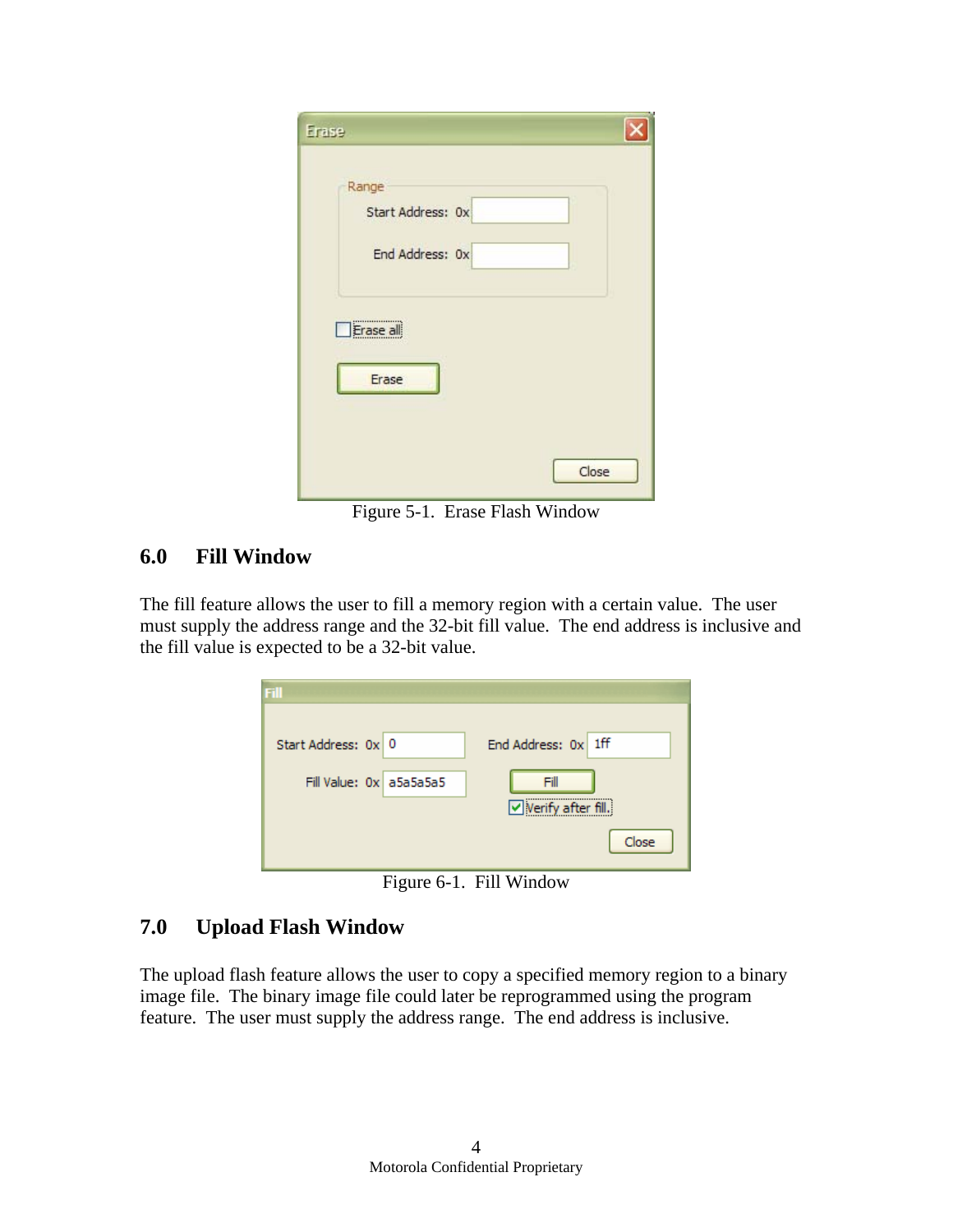| Start Address: 0x 0 |  |
|---------------------|--|
| EndAddress: 0x 3fff |  |

Figure 7-1. Upload Flash Window

#### **8.0 Verify Flash Window**

The verify flash feature allows the user to verify that a certain s-record or binary file has been programmed correctly. The user also has the option to choose to verify flash in the Program Flash Window after programming is complete.

| <b>Verify</b> | File Type: 5-record |                                           |
|---------------|---------------------|-------------------------------------------|
|               | ○ Binary Image      | Verify                                    |
|               |                     | <br>Ince<br>***************************** |

Figure 8-1. Verify Flash Window

#### **9.0 Blank Check Window**

The blank check feature allows the user to check if a certain memory region of the flash is erased or not. The user must specify the start address and the size of the region to check. The start address and size must both be on an 8-byte boundary. The blank check function will check the range from start address to start address  $+$  size  $-1$ . That is, the end address specified by size is non-inclusive. The user also has the option of selecting the "Blank Check All" checkbox. The tool will then check that the entire flash is blank.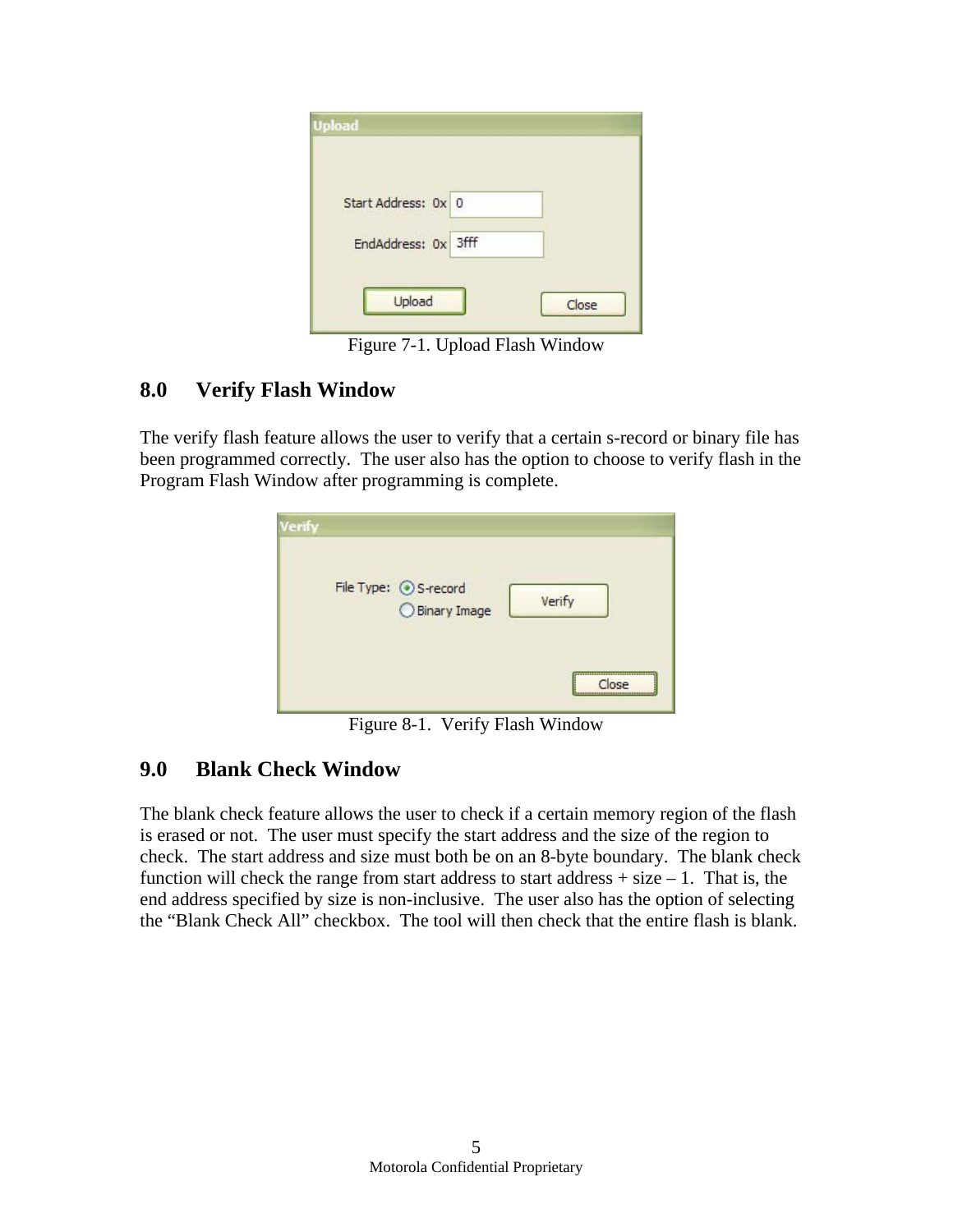| <b>Blank Check</b>  |                    |                                 |
|---------------------|--------------------|---------------------------------|
| Start Address: 0x 0 |                    | (Must start on 8 byte boundary) |
| Size: 0x 200000     |                    | (Must be multiple of 8 bytes)   |
|                     | <b>Blank Check</b> | <b>Blank Check All</b>          |
|                     |                    | Close                           |

Figure 9-1. Blank Check Window

#### **10.0 Memory Window**

The memory window allows the user to view memory in word, halfword, or byte mode. The user must supply the first address to be displayed in the window.